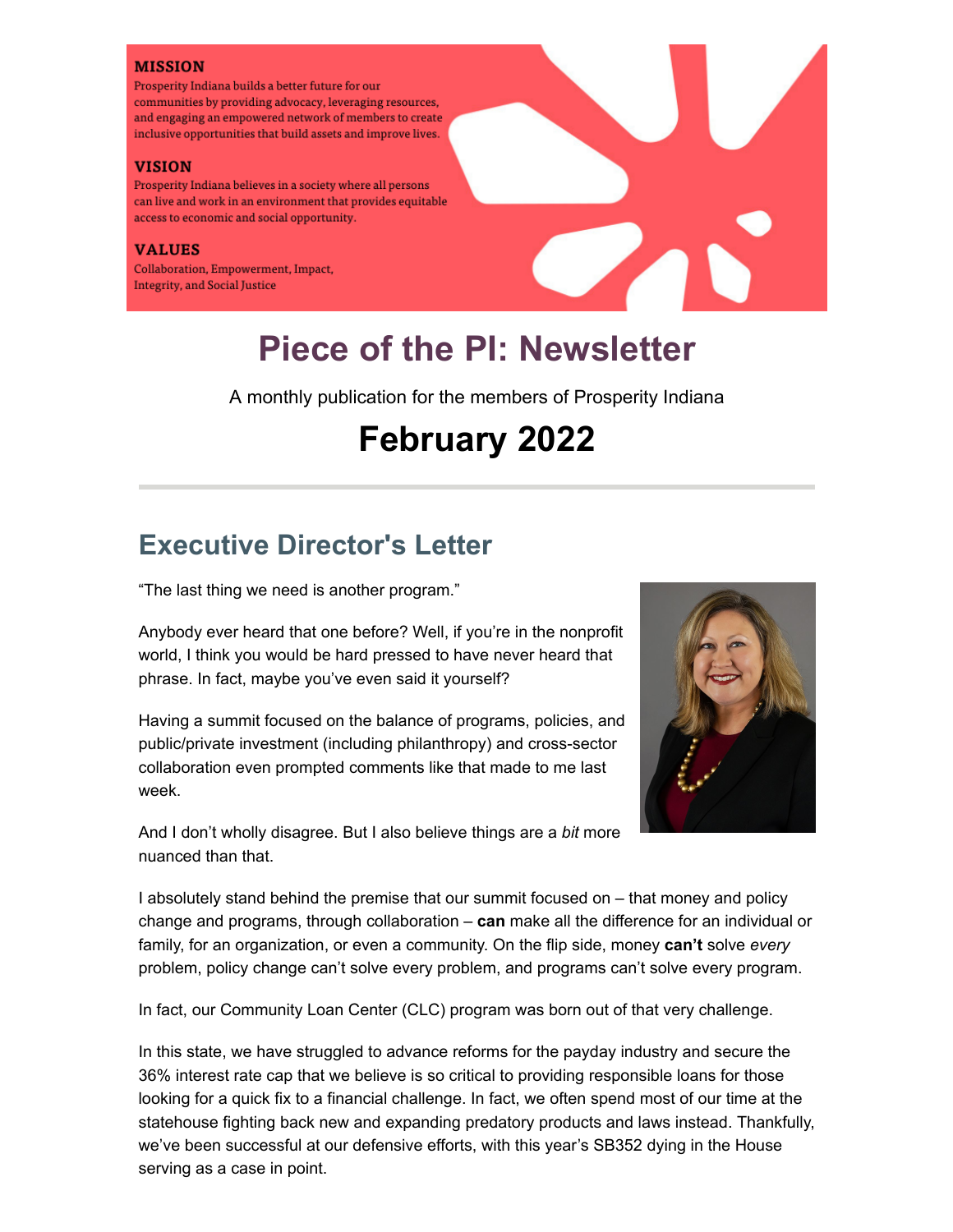*But* if we just depended on policy as the solution for that challenge, even more Hoosiers would be trapped in the cycle of debt than there are currently. Thankfully, for some counties, a programmatic solution is available.

For years, the way some of our members were addressing this issue just *wasn't* sustainable. Nonprofits around the state – in an effort to help families get back on their feet – often find themselves spending significant time and resources cleaning up the financial chaos created by payday loans. Nonprofits – with the public and private/philanthropic funding available to them – essentially have been subsidizing the payday industry. The industry that proponents tout as a "market solution" to the financial liquidity issue that low income families face. But a solution that exacerbates the problem is no solution at all.

Meaning money, in and of itself, doesn't solve all problems. Sometimes, it creates or worsens them.

Enter: The CLC program. If we didn't have this option, then the 30 counties with access to this affordable, small dollar loan would be without the payday lending alternative made available through this program. A program that provides low-barrier resources at a comparably low interest rate and 12 months to repay has been life changing for some.

And hopefully one day, maybe soon, we'll be able to reference "the 92 counties providing this affordable small dollar loan". And when we do, it will be because of public and private investment. And it will be because of policy (not working and forcing us to expand). And it will be because sometimes – *just sometimes* – another program is **exactly** what is needed.

Thanks, as always for being a Piece of the PI Network!

Jessica Love Executive Director

This month's Piece of the PI: **PROGRAMS** 



But if we just depended on policy as the solution for that challenge, even more Hoosiers would be trapped in the cycle of debt than there are currently. **Thankfully, for some counties, a programmatic** solution is available.

We **REAP** prosperity by providing **R**esources, **E**ngagement, **A**dvocacy, and **P**rograms that support our members' work!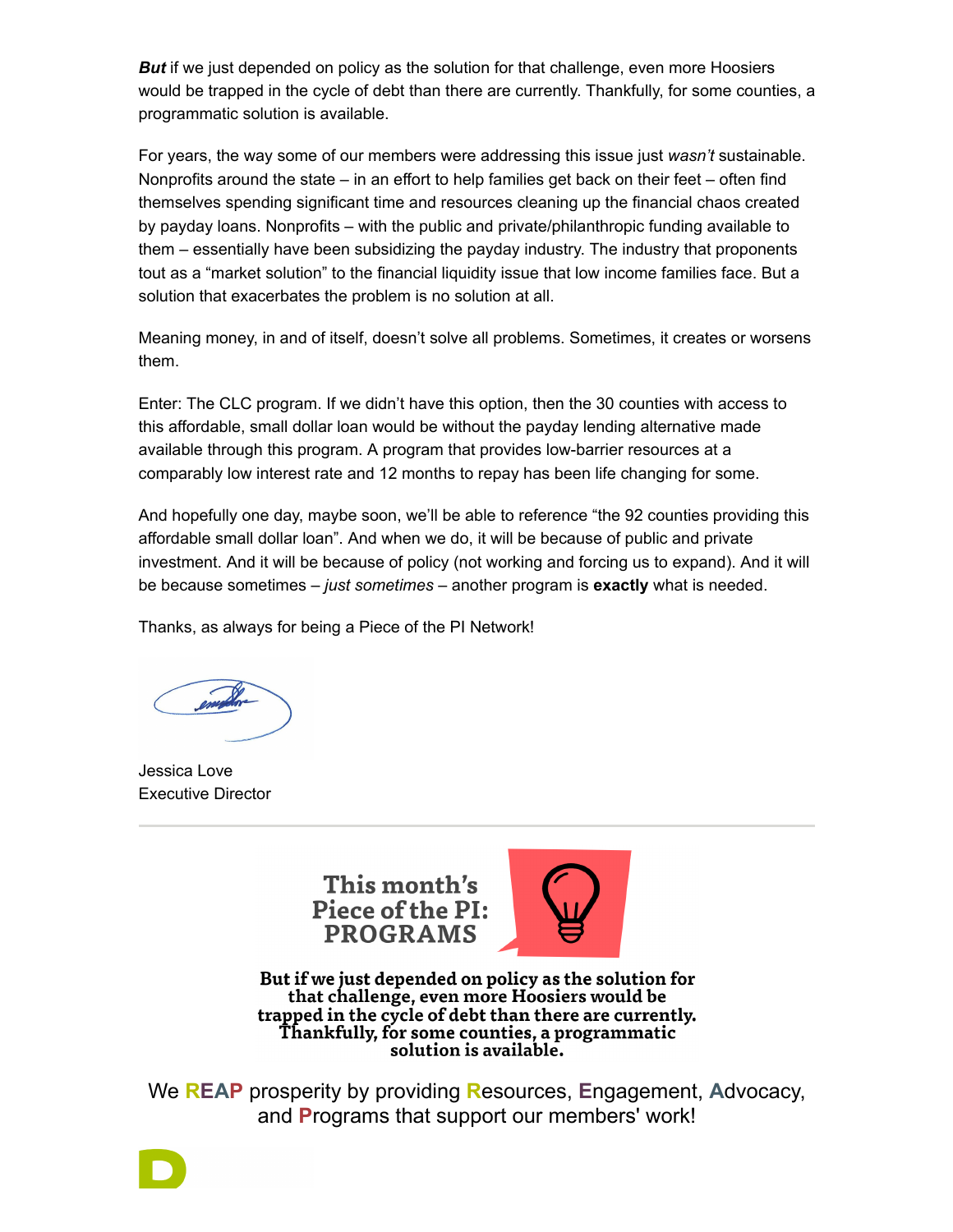# **NESOURCES**

## **Upcoming Trainings, Tools, & Funding Opportunities**

## **Spotlight on Coming Attractions**

**Design Like a Pro** (April 2022) Understanding how to capture your audience's attention is critical to your marketing messages and business proposals' successes. You do not have to be an expert copywriter or graphic designer to capture your audience's attention but keeping up with communication trends, techniques, and design styles can be overwhelming. This oneday in-person workshop will equip you with the skills to "Go Beyond Canva" and develop successful communication materials. The program is targeted at small businesses and nonprofits. Registration fees (including lunch) are \$75 for PI members and #125 for PI nonmembers.

**Access to Capital** (May 2022) Financing for small businesses and affordable housing projects requires navigating a maze of funding sources and funding requirements. This oneday in-person workshop is targeted at small businesses and nonprofit organizations to increase their ability to secure financing. Registration fees (including lunch) are \$75 for PI members and #125 for PI non-members.

**Intermediate-Level Real Estate Development** (October 2022) This week-long program will dive deep into the critical elements of successful real estate development projects and is designed specifically to meet the needs of developers with 3+ years of experience.

#### **Tools You Can Use**

**Community-Centered Economic Inclusion**. Facing an inflection point of inequity, there has never been a greater urgency for community, city, and regional leaders to advance bold solutions that foster long-overdue investment and opportunity within disinvested communities. [LISC's Strategic Action Playbook](https://www.brookings.edu/essay/community-centered-economic-inclusion-a-strategic-action-playbook/) provides local leaders with a free actionable set of tools to create neighborhood opportunity through *community-centered economic inclusion*—**a new, multidisciplinary, and systems-level approach to building community wealth within underinvested places, while driving city and regional economic growth and development that centers equity at its core**.

**The Capacity to Deliver**. National thought-leaders share their perspectives on how to address our nation's "delivery crisis" related to the unprecedented amount of Federal Funds in [Unpacking the Nation's Capacity Challenge.](https://www.thenewlocalism.com/newsletter/unpacking-the-nations-capacity-challenge/)

## **Funding Opportunities**

**Build Healthy Places Network** is launching Community Innovations for Racial Equity to build BIPOC-led community development capacity, support innovative community ownership models, and address the barriers within community development and health partnerships to effectively propel racial equity. [Request for Proposals are due March 18, 2022.](https://buildhealthyplaces.org/sharing-knowledge/blogs/news/community-innovations-for-racial-equity-2022/)

**Funder Affinity Networks**. Did you know that there are many philanthropy-serving organizations (PSOs) supporting networks of funders with specific funding priorities within the community economic development sector? Visit the [United Philanthropy Forums](https://www.unitedphilforum.org/national-philanthropy-serving-organizations) list of PSOs to learn of these networks.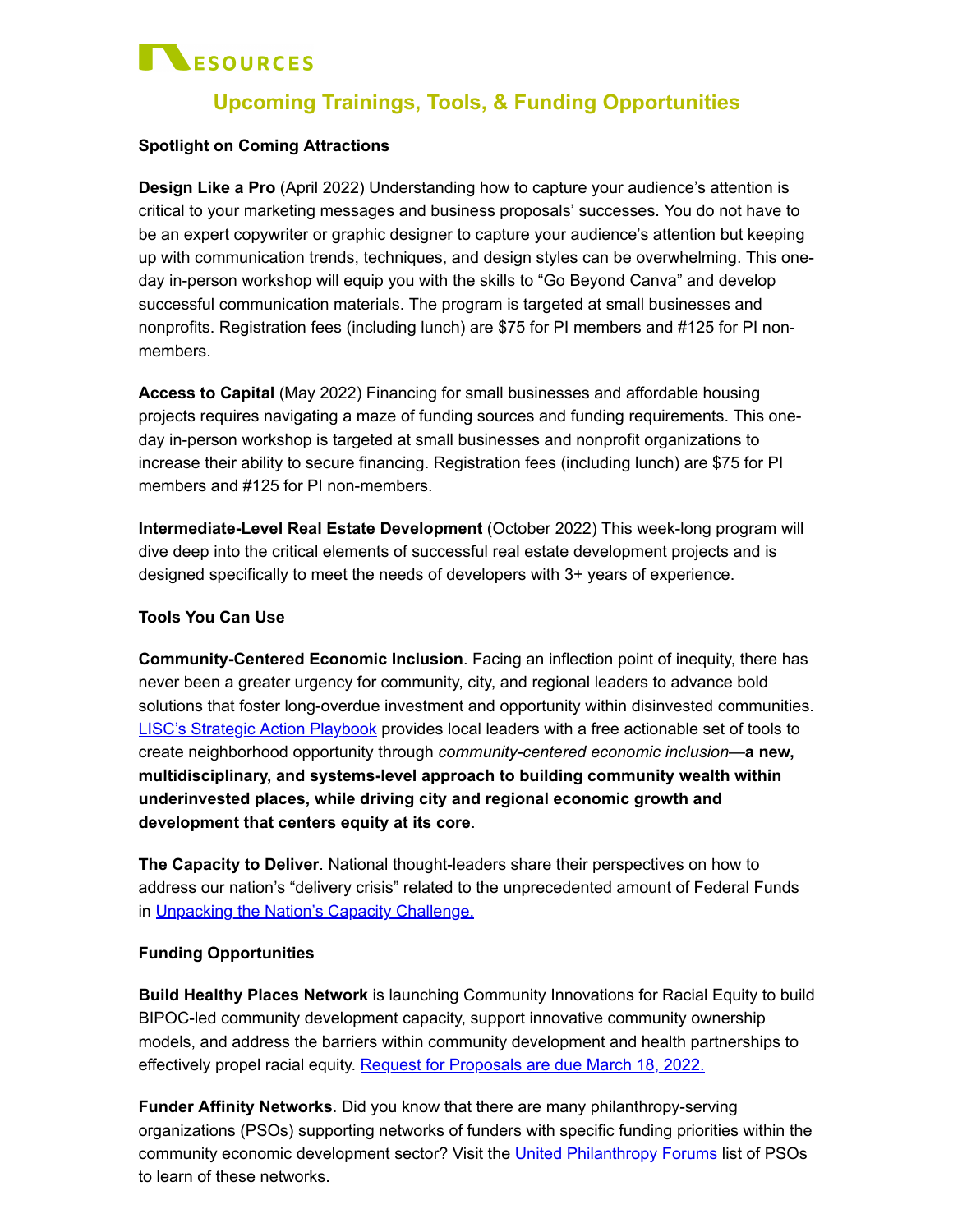## **Capacity Matters**

Do not forget to add PI to your Request for Proposals lists! PI is confident we can serve your feasibility study, allocation plan, strategic plan, board training, community engagement facilitation, or project management needs.



## **2022 Summit Recap**

Thank you to all who attended PI's 2022 Summit. The day was a great success and an opportunity for peers across the state to connect and learn from each other. We especially want to [thank all of our sponsors](https://www.prosperityindiana.org/Sponsor), including presenting sponsor First Financial Bank, for their ongoing support!

#### **Award Winners**

Congratulation to the winners of the [2022 Prosperity Indiana Awards](https://www.prosperityindiana.org/Award)!

Key Award for Supportive Services Program of the Year, sponsored by Merchants Bank of Indiana - *Prevent Pricks with ShipHappens*

- Robert O. Zdenek Staff Member of the Year Award, sponsored by Brightpoint *Anna Schoon, Northwest Indiana Community Action*
- John Niederman Rural Development Leadership Award, sponsored by Fifth Third Bank - *Eric A. Frey, II, Southern Indiana Housing and Community Development Corporation*
- Michael Carroll Community Economic Development Leadership Award, sponsored by First Financial Bank - *Janine Betsey, Gene B. Glick Company*



## **Send Your Events, Career Opportunities, & Other Highlights**

We want to share our members' events and career opportunities. Both are highlighted in the monthly newsletter and career opportunities are additionally posted [on our website.](https://www.prosperityindiana.org/page-18263) Send your event or job posting information to [Michaela Wischmeier](mailto:mwischmeier@prosperityindiana.org).

#### **Join Private Facebook Group for Members Only**

This discussion forum is yours to collaborate and connect with other members, ask questions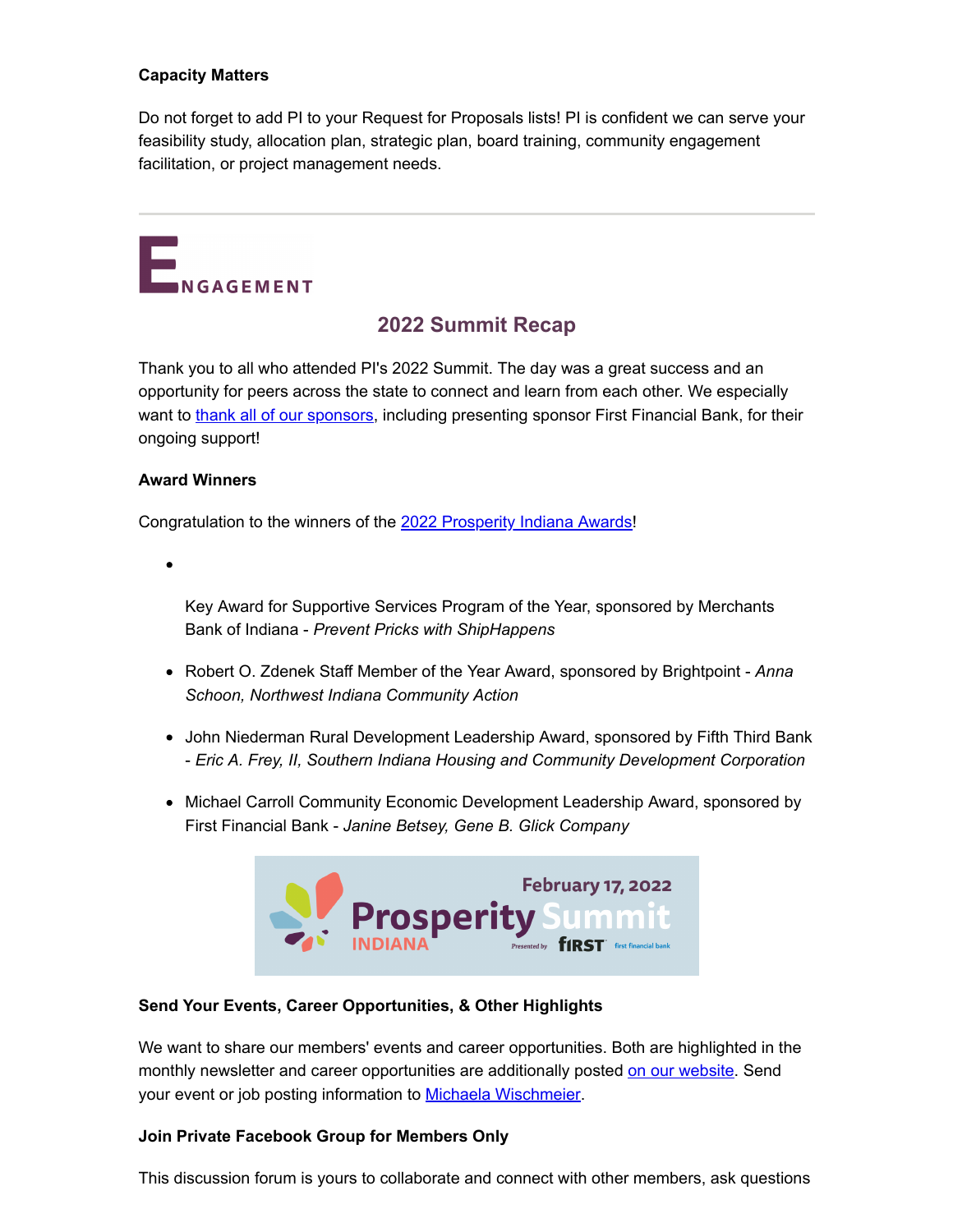# **CONCORT AND INCREDIST AND A REPORT OF THE REAL PROPERTY AND REPORT OF FEEDBACK AND A SERVICE AND REAL PROPERTY.**<br> **CAP Feedback and 2022 Indiana General Assembly**

## **Rental Housing Tax Credits 2023-24 QAP**

Your input is needed to make Indiana's [Rental Housing Tax Credits](https://www.in.gov/ihcda/developers/rental-housing-tax-credits-rhtc/) 2023-24 Qualified Allocation Plan as strong as possible! The second draft has now been released, and members have another opportunity to have their voices heard as part of a united PI response! To help PI provide strong association comments, [REGISTER NOW](https://www.prosperityindiana.org/event-4713790) for a PI members-only discussion of the draft on Friday, March 4 from 10-11 AM Eastern.

#### **2022 Priority Bills**

**Exclusively for Prosperity Indiana members**, see our bill-tracking lists for legislation directly related to PI's 2022 Policy Agenda; as well as watch lists for bills that fall into Affordable Housing Policy, Community Development Resources, and Asset-Building & Consumer Protection issues; plus a general list for other tracked bills. We will continue to add to and modify these lists as the session progresses.

- [Prosperity Indiana 2022 Priority Agenda bills](https://prosperityindiana.org/EmailTracker/LinkTracker.ashx?linkAndRecipientCode=pFl3EkNzuGxyStol9wI4UCYYOL6Mrykmw7O%2f4zQZgCRqe%2brXxY1HNm079Wh4jKxKSuSPf%2f4%2f60wV6tkqyhwTsxyXNXVxqjU7p2SFX%2beQ7HY%3d)
- [Affordable Housing Policy bills](https://prosperityindiana.org/EmailTracker/LinkTracker.ashx?linkAndRecipientCode=vw7OuGohrNL3JflbzuIqm9RclmlLhVdRzGCP4MDUT6Cof6QqrtrFadK309IvKxvlIcF7uxt16ja0V3h3tP1NTOHBcKtQjjjkxGiPPbiPNGU%3d) policies related to housing stability, eviction prevention, etc.
- [Community Development Resources bills](https://prosperityindiana.org/EmailTracker/LinkTracker.ashx?linkAndRecipientCode=N1Ai%2b7XpxekUKvT7%2fCWmBaUhKt%2fuCOJ3lYpGwfd3cAw3hQruS4qOYO7WfNsaJ4gi%2f3f9z6ItzNm7H30J336zWgWNG8F2PUJrd7sljXCc6sY%3d) including tax credits, land banks, and other community development tools and resources
- [Asset-Building & Consumer Protection bills](https://prosperityindiana.org/EmailTracker/LinkTracker.ashx?linkAndRecipientCode=tqspBW8lX6vbyVULacZmvx0tUYnJgQsFOotVmCMweRvFxmFnM8ct1XdGceFt1SdyuTAjLDxiyorRJjmL9t0ncwukBYHS92MZth09jon5Y14%3d) related to ensuring economic opportunity for Hoosiers and communities
- [Other tracked bills](https://prosperityindiana.org/EmailTracker/LinkTracker.ashx?linkAndRecipientCode=2A%2btXdqzDWdLL7jLYl%2bvRkzqawcVtyxSFljdyLQ25szq52G2GPRmqpVIo5wTMfr6TrfSaj9%2bDdyyRQQn3f5RHDtA0gAsdgVDgj63Dchoktc%3d) relevant to PI's community economic development sector members

By clicking these links, you'll get *real-time updated information* on each bill tracked, including: the number, title, authors, and co-sponsors; the three latest bill actions; committee hearing times and locations; a summary of bill provisions; links to the state bill page; and a 'week in review' of legislative news coverage.

#### **COVID-19 Housing Resources**

- For a complete list of and links to the state's various emergency rental assistance programs, visit the Housing4Hoosiers [COVID-19 Assistance & Resources](https://housing4hoosiers.org/rentassistance/) page.
- The [Indy Affordable Modification Program \(IndyAMP\)](https://www.indyamp.org/) allows Marion County homeowners negatively affected by COVID-19 to refinance mortgage debt at a belowmarket interest rate for up to 30 years. IndyAMP allows owners to remain in their homes, become current with their mortgages, and lower their monthly payments.
- [COVID-19 Resources for Homeowners](https://www.hud.gov/coronavirus/resources_for_homeowners) provides information for FHA-insured mortgages on the foreclosure moratorium and how to apply for mortgage forbearance.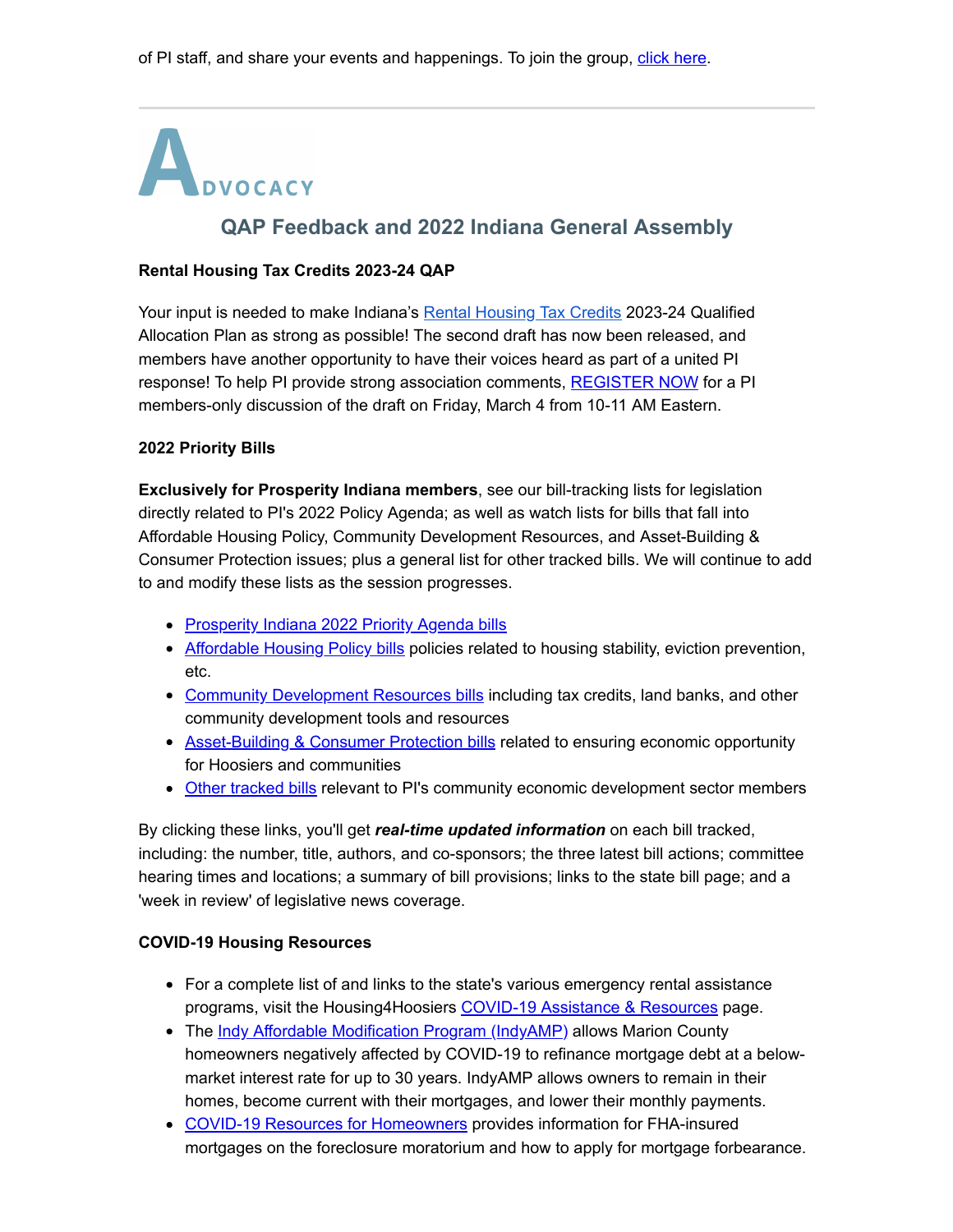

## **Indiana Assets & Opportunity Network**

The Indiana Assets & Opportunity Network creates learning opportunities for community leaders, advocates for policies that affect low-to-moderate income families, and builds capacity for organizations aimed to increase financial stability. It is co-led by Prosperity Indiana and the *Indiana Community Action Poverty Institute (ICAPI)*, which is a program of the Indiana Community Action Association skilled in research, policy analysis, and advocacy.

[Click here to join the](https://prosperityindiana.org/EmailTracker/LinkTracker.ashx?linkAndRecipientCode=N2ZDOAy40OYrC1BaU7FIaQpKsVZoR%2bMYWlaAP9uc8LgHPWsDkDwq1riGuY8b%2fyMf64Em3AkqZI3zVdpHgqXVAijztZtwRMBmqZH7bMNmoO8%3d) A&O Network.

## **Midwest Asset Building Conference**

The in-person and virtual **[Midwest Asset Building Conference](https://www.midwestassetbuilding.org/)**, Imagining the Next Economy: Disrupting the Racial Wealth Divide, will be hosted in Saint Paul, Minnesota on June 29-30, 2022. Registration opens in March 2022. Join the conference listsery to receive updates and learn when registrations opens.

Interested in presenting? Propose to be a presenter at the conference by 5 p.m. ET on [Wednesday, March 9th, 2022. Click here to learn more about the conference tracks and to](https://www.midwestassetbuilding.org/speaker-rfp) submit a session proposal.



## **INDIANA ASSETS & OPPORTUNITY NETWORK**

## *Sponsor*

Piece of the PI is sponsored by the Federal Home Loan Bank of Indianapolis (FHLBI).

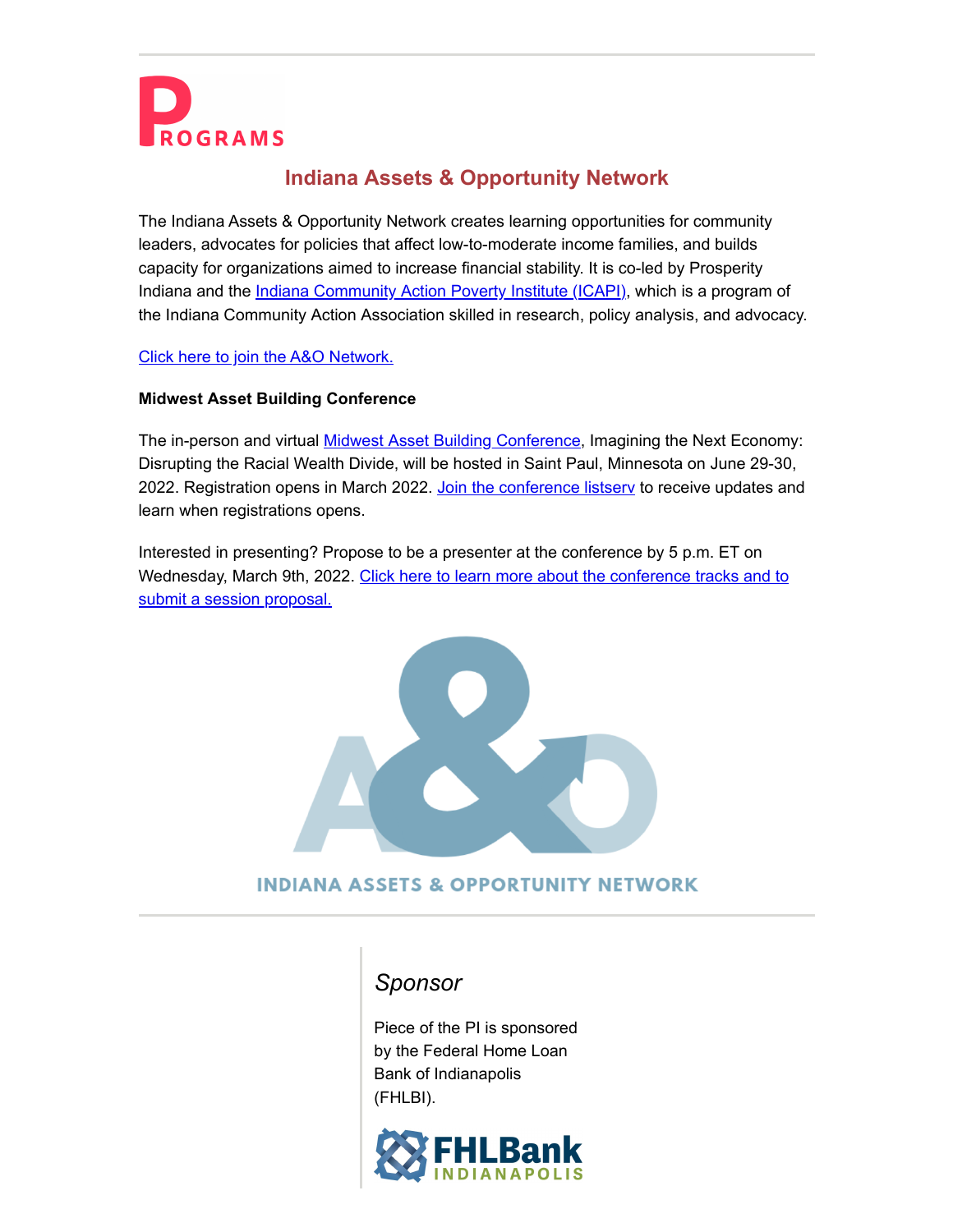## *Upcoming Events*

**Please check with the organizer(s) of events for updated cancellations and changes due to COVID-19.**

[February 26: Elevate 2022 -](https://www.eventbrite.com/e/united-ways-elevate-tickets-223357607617) United Way of Central **Indiana** 

March 2: A Conversation [about Mass Incarceration](https://bit.ly/33IKSCc) and the Housing Crisis - National Lawyers Guild

March 21-23: 2022 [Foundations on the Hill -](https://www.inphilanthropy.org/events/2022-foundations-hill) Indiana Philanthropy **Alliance** 

March 22-23: NLIHC Virtual [Housing Policy Forum 2022](https://app.mobilecause.com/e/_smcPA?vid=pimhm&utm) - National Low Income **Housing Coalition** 

April 12: 10th Annual Fair [Housing Conference - Fair](https://www.fhcci.org/events/fair-housing-conference-2022/) **Housing Center of Central Indiana** 

[April 22: 2022 Dancing with](https://givegrove.com/stars22) the Stars - Center for the **Homeless** 

[June 24: Go All IN Day -](https://www.uwci.org/go-all-in-day) United Way of Central **Indiana** 

## *Job Opportunities*

[Afterschool Site Coordinator](https://charitableadvisors.hirecentric.com/jobs/209603.html) (EDGE) - John Boner Neighborhood Centers

[Assistant Program Officer -](https://www.lisc.org/indianapolis/who-we-are/job-opportunities/) LISC Indianapolis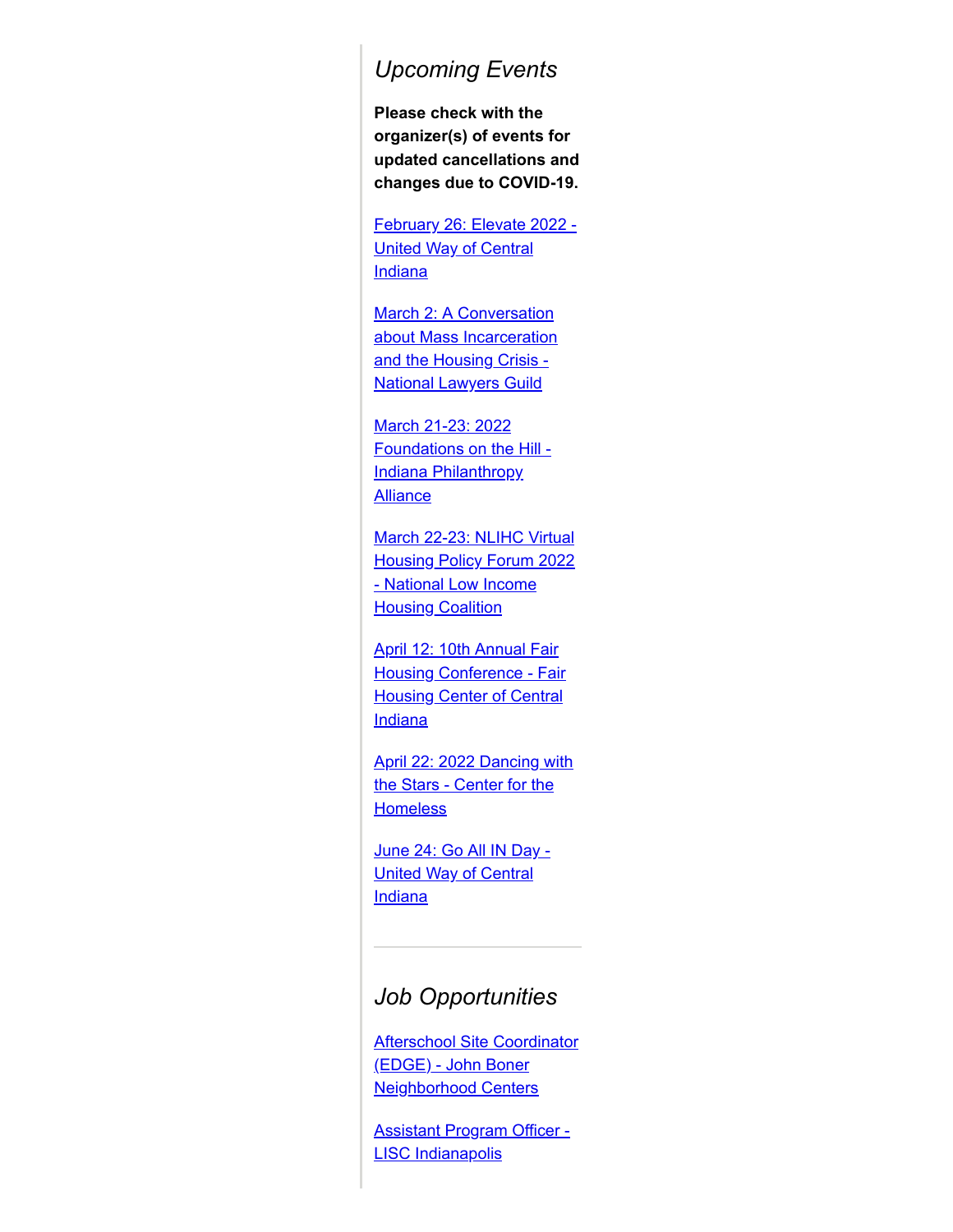[Associate State Director -](https://careers.aarp.org/careers-home/jobs/2209?lang=en-us&iis=Job%20Board&iisn=LinkedIn) Advocacy & Outreach - AARP Indiana

Children's Specialist for [Circles - Bridges Alliance of](https://bridgesalliancejc.org/job-opportunities) **Johnson County** 

**Circles Community** Coordinator - Bridges **[Alliance of Johnson County](https://bridgesalliancejc.org/job-opportunities)** 

[Collaboration Hub Associate](https://www.inphilanthropy.org/jobs/collaboration-hub-associate) - Hamilton County **Community Foundation** 

[Communications Manager -](https://charitableadvisors.hirecentric.com/jobs/209874.html) Indiana Philanthropy **Alliance** 

**[Community Programs Fiscal](https://charitableadvisors.hirecentric.com/jobs/209592.html)** Monitor - Indiana Housing & **Community Development Authority/ Division of Community Programs** 

[Construction Superintendent](https://charitableadvisors.hirecentric.com/jobs/209591.html) - Greater Indy Habitat for **Humanity** 

**[Director of People & Culture](https://charitableadvisors.hirecentric.com/jobs/210316.html)** - Central Indiana **Community Foundation** 

[Fair Housing Specialist -](https://www.fhcci.org/volunteer-jobs/) Fair Housing Center of **Central Indiana** 

Fair Housing Tester - Fair **[Housing Center of Central](https://www.fhcci.org/volunteer-jobs/) Indiana** 

**Grants & Contracts** [Manager - United Way of](https://charitableadvisors.hirecentric.com/jobs/210258.html) Central Indiana

**[Homeownership Education](https://charitableadvisors.hirecentric.com/jobs/209590.html)** & Resource Coordinator - **Greater Indy Habitat for Humanity** 

[Investigations](https://www.fhcci.org/volunteer-jobs/) Specialist -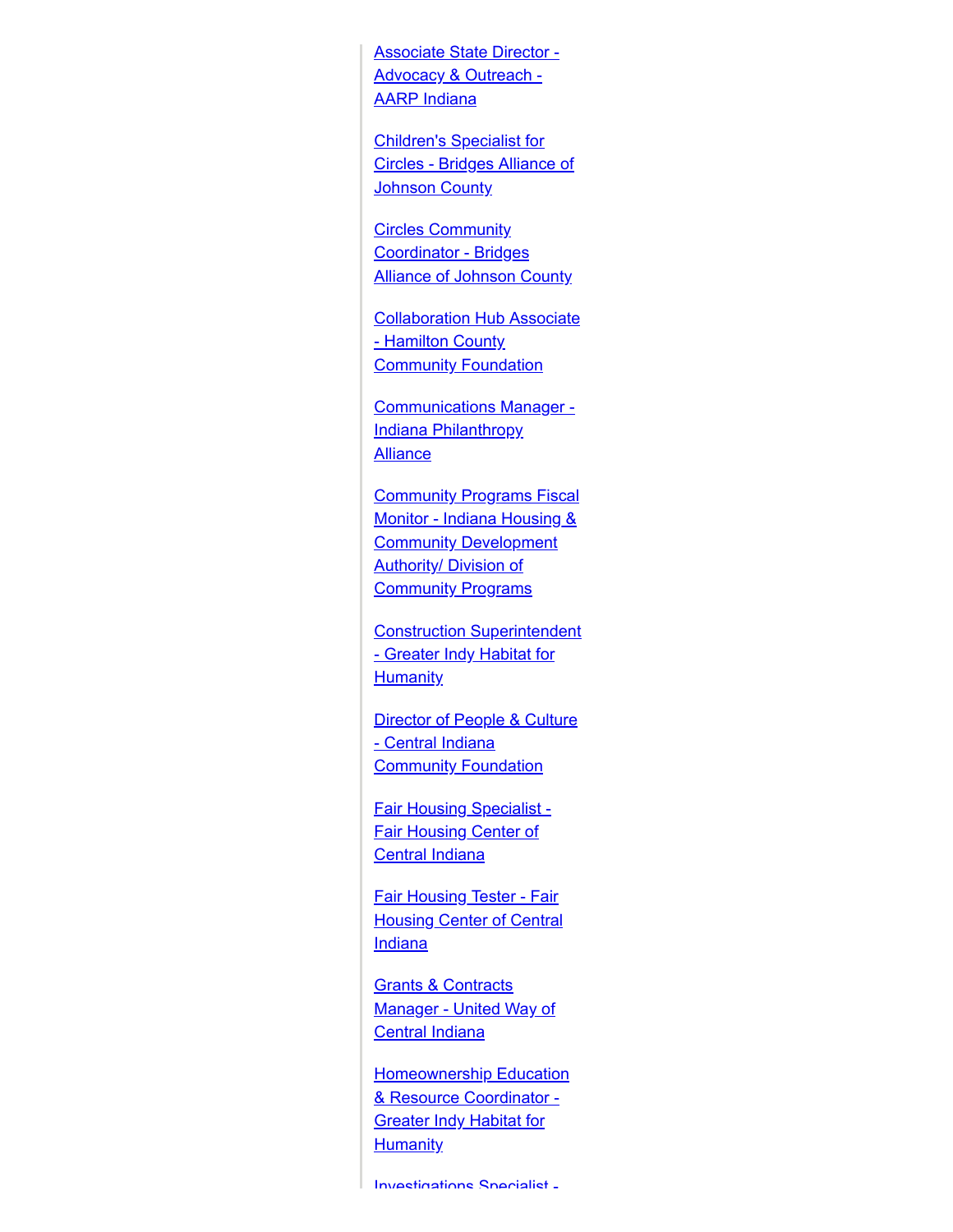Investigations Specialist [Fair Housing Center of](https://www.fhcci.org/volunteer-jobs/) Central Indiana

**Manager of Economic [Stability - United Way of](https://charitableadvisors.hirecentric.com/jobs/209868.html)** Central Indiana

**Office Manager - Hamilton [County Community](https://www.inphilanthropy.org/jobs/office-manager-2) Foundation** 

[Program Officer, QOL/Great](https://www.lisc.org/indianapolis/who-we-are/job-opportunities/) Places - LISC Indianapolis

**Youth Services Project Coordinator (Indy East** [Achievement Zone Initiative\)](https://charitableadvisors.hirecentric.com/jobs/209602.html) - John Boner Neighborhood **Centers** 

## *ICYMI: Media Spots*

**[Indiana Senate unanimously](https://www.wvpe.org/indiana-news/2022-02-22/senate-unanimously-passes-bill-that-would-seal-eviction-filings-in-some-instances)** passes bill that would seal eviction filings in some **instances** 

Indiana bill could allow [some eviction records to be](https://fox59.com/indianapolitics/indiana-bill-could-allow-some-eviction-records-to-be-sealed/) sealed

Senate committee passes [bill that would seal eviction](https://indianapublicmedia.org/news/senate-committee-passes-bill-that-would-seal-eviction-filings-in-some-instances.php) filings in some instances

[Legislative fatigue reflects](https://www.theindianalawyer.com/articles/legislative-fatigue-reflects-weariness-with-housing-crisis) weariness with housing **crisis** 

**[Bill Would Seal Certain](https://weeklyview.net/2022/02/10/bill-would-seal-certain-eviction-records/)** Eviction Records

[We must protect renters to](https://www.ibj.com/articles/andrew-bradley-we-must-protect-renters-to-fix-housing-shortage) fix housing shortage

[Indiana organizations share](https://www.newsandtribune.com/news/indiana-organizations-share-concern-about-consumer-loan-bill-passed-in-senate/article_8a0bf8dc-89ef-11ec-8eee-dba71e994b76.html) concern about consumer loan bill passed in Senate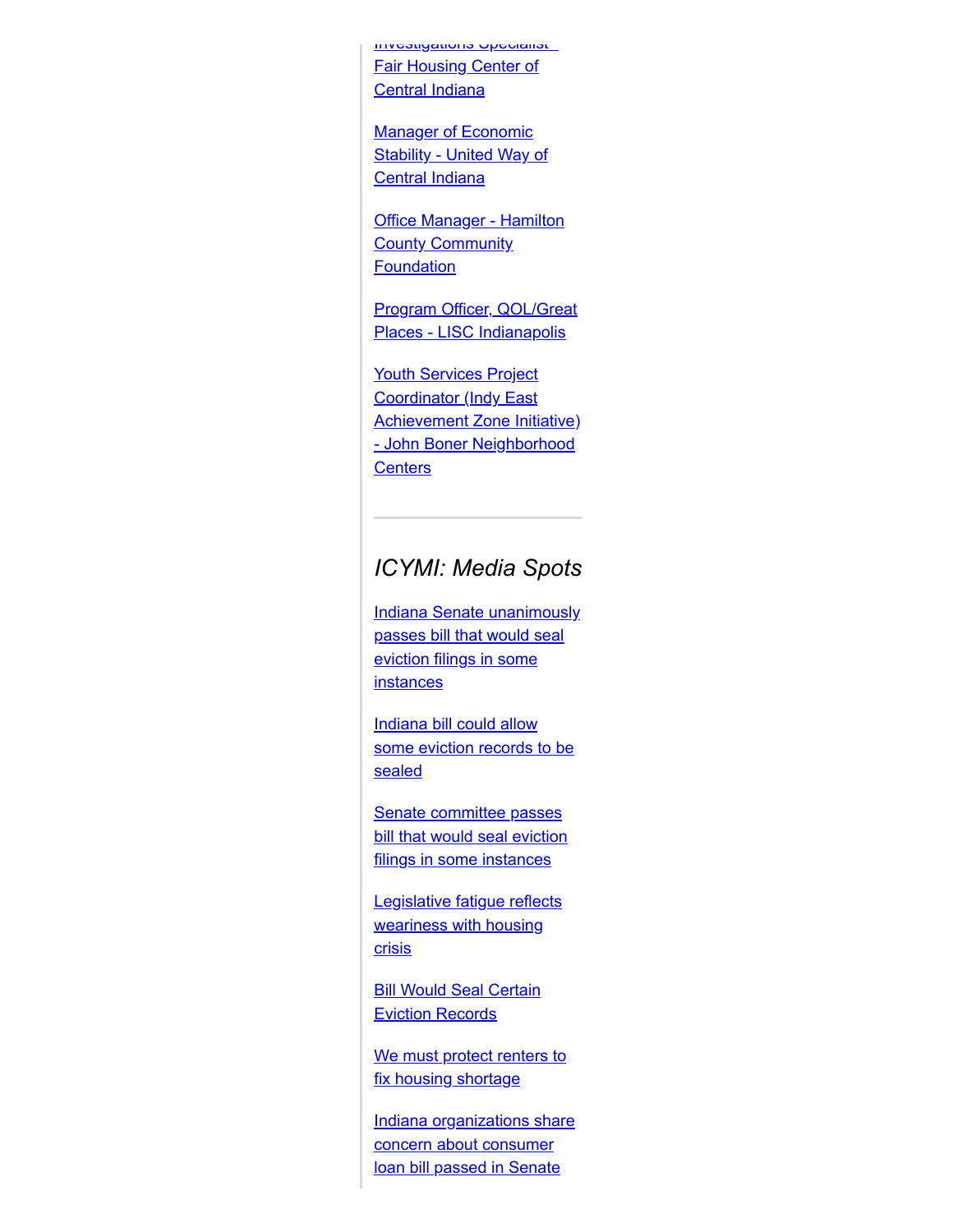[A disabled woman secured](https://www.indystar.com/story/news/real-estate/2022/02/09/indiana-evictions-covid-19-coronavirus-pandemic-upends-disabled-womans-life/8559002002/) rental assistance. They changed their mind — and she was evicted

**[IN Bill Would Seal Certain](https://www.publicnewsservice.org/2022-02-03/housing-homelessness/in-bill-would-seal-certain-eviction-records/a77690-1)** Eviction Records

A single eviction filing could [haunt you for years. This bill](https://www.indystar.com/story/news/real-estate/2022/02/01/indiana-evictions-bill-would-help-tenants-clean-evictions-record/6562650001/) would fix that.

[Tenants share their stories](https://www.indystar.com/picture-gallery/news/2022/02/01/tenants-day-action-indiana-statehouse/6596971001/) during day of action at the Indiana statehouse



Connect with us on [Facebook,](https://www.facebook.com/INCommDev) [Twitter,](https://twitter.com/INCommDev) and [LinkedIn!](https://www.linkedin.com/company/indiana-association-for-community-economic-development-iaced-/)

## **Tools & Resources**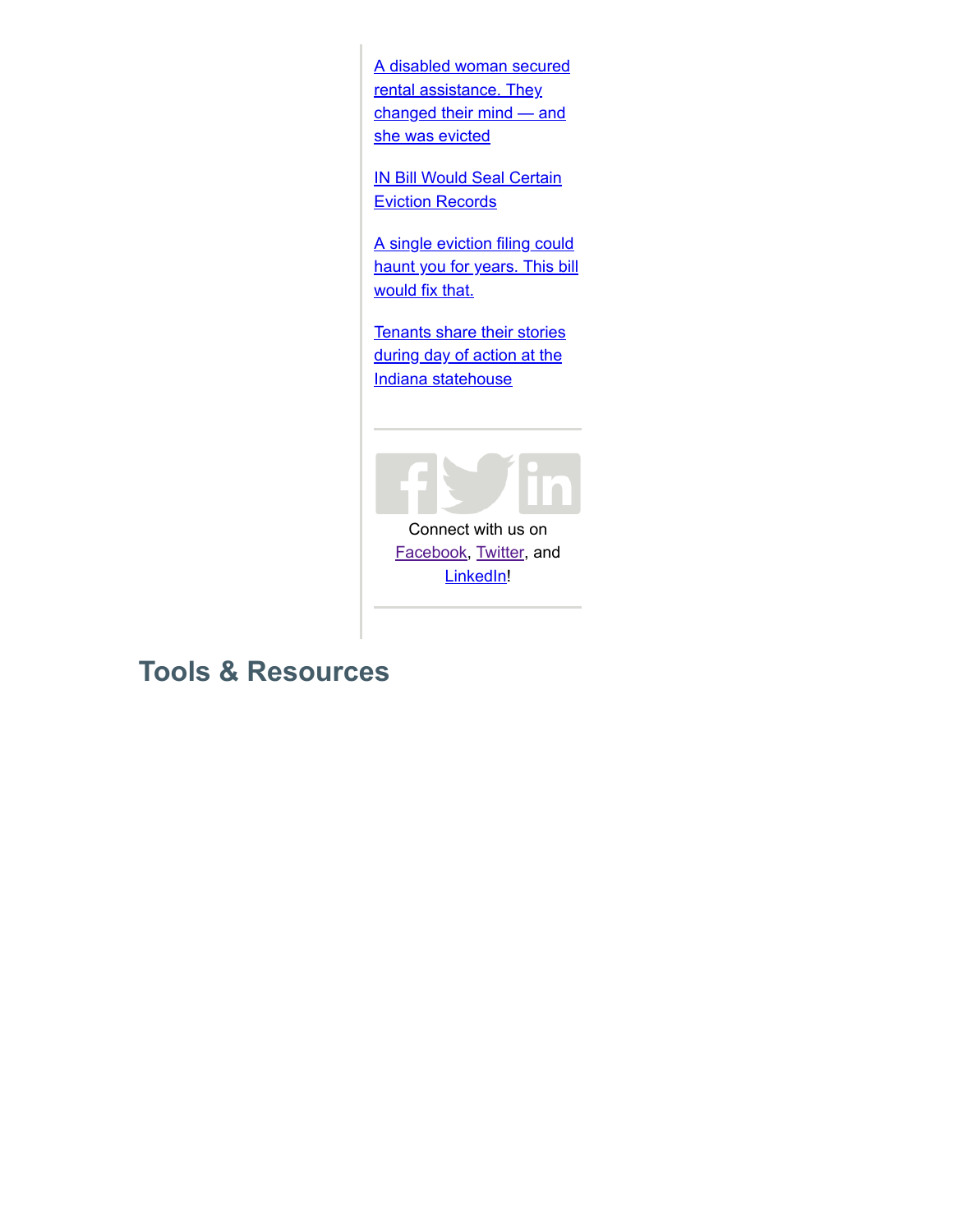## **Community Innovations for Racial Equity 2022**

Build Healthy Places Network (BHPN), with funding from The Kresge Foundation and the W.K. Kellogg Foundation, has launched the Community Innovations for Racial Equity Initiative to focus on building local Black, Indigenous, People of Color (BIPOC)-led community development capacity, supporting community power, exploring innovative community ownership models, and addressing the barriers and gaps within community development and health partnerships to effectively propel racial equity.

## Learn more and [download the RFP here.](https://buildhealthyplaces.org/sharing-knowledge/blogs/news/community-innovations-for-racial-equity-2022/)

## **HoosierHousingHelp Launches**

[HoosierHousingHelp](http://hoosierhousinghelp.com/) has launched as a product of the Indiana Eviction Task Force. This tool is a onestop-shop of resources available to Indiana renters and landlords.

Free settlement conferences with landlords, tenants, and a neutral facilitator are also available to allow all parties to explore solutions whether or not an eviction case has been filed. Participants in pre-eviction prevention or diversion programs—like fast-track facilitation or rental assistance—may be given time to complete applications and determine eligibility before a court decision.

[Click here for more](http://hoosierhousinghelp.com/) information or follow @HoosierHousing on social media.

## **Indy Free Tax Prep**

Each year, thousands of Central Indiana residents pay hundreds of dollars to file their taxes, without knowing they may be eligible for free filing. Indy Free Tax Prep, a network of Volunteer Income Tax Assistance (VITA) sites, works to help ease the financial burden of the tax preparation process and ensure individuals and families with a household income of \$66,000 or less receive their full tax refund.

Indy Free Tax Prep is available to any household at a \$66,000 or less income level. Click here for a list of [locations and instructions](http://indyfreetaxprep.com/) on how to sign up. Online tax filing assistance is [also available until the](http://myfreetaxes.com/) end of May.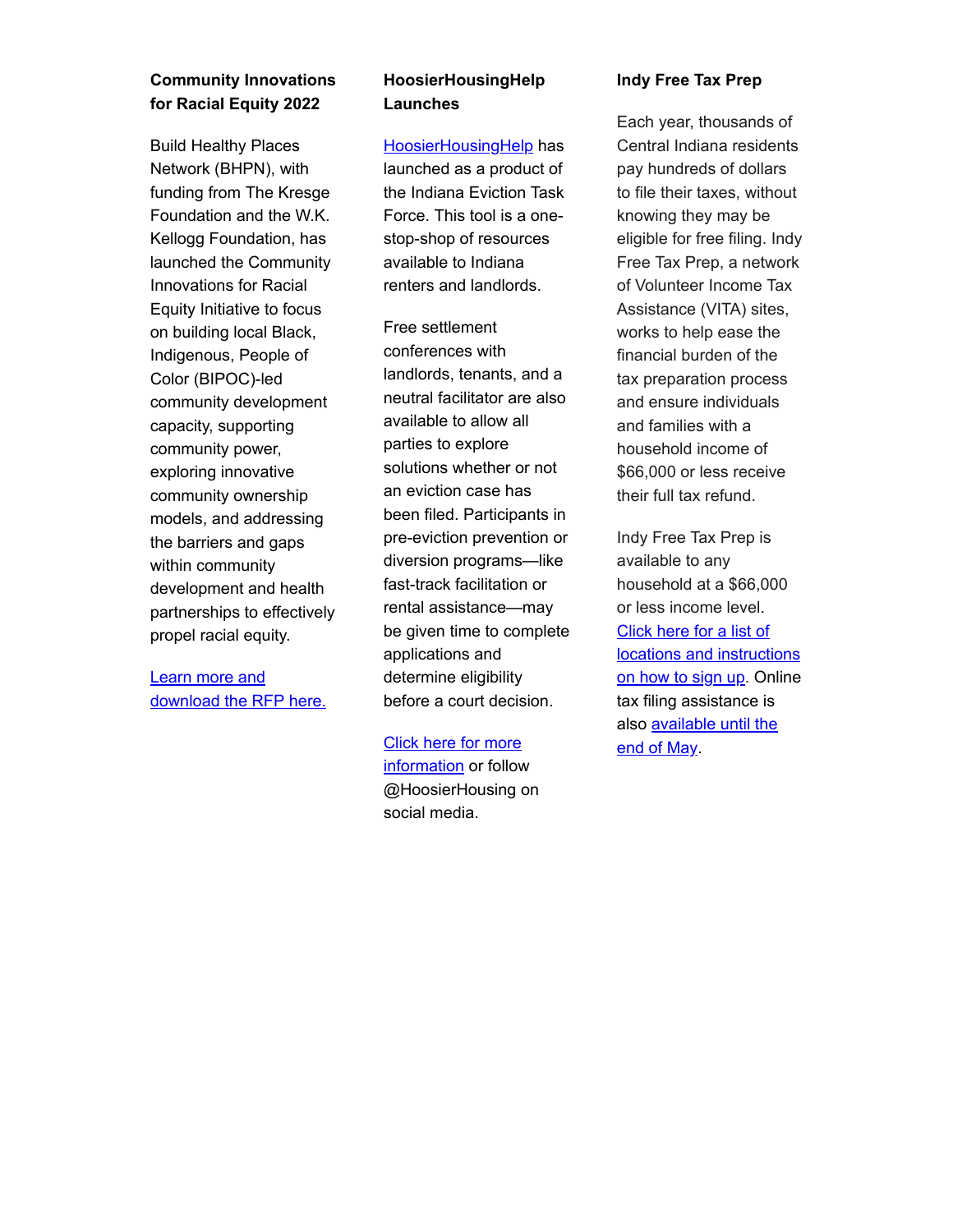## **LIHEAP in Clark, Floyd, and Harrison Counties**

The Indiana Housing and Community Development Authority ("IHCDA") seeks to contract with a community-based nonprofit organization to provide administration of the Low Income Home Energy Assistance Program ("LIHEAP") for the Clark, Floyd, and Harrison County Service Territory as detailed in the Scope of Services section of this RFP.

Click [here](https://lnks.gd/l/eyJhbGciOiJIUzI1NiJ9.eyJidWxsZXRpbl9saW5rX2lkIjoxMDEsInVyaSI6ImJwMjpjbGljayIsImJ1bGxldGluX2lkIjoiMjAyMjAxMjEuNTIxNjExMjEiLCJ1cmwiOiJodHRwczovL3d3dy5pbi5nb3YvaWhjZGEvZmlsZXMvUkZQLWZvci1MSUhFQVAtQ2xhcmstRmxveWQtSGFycmlzb24tQ291bnRpZXMtUFktMjAyMy5wZGYifQ.oXAz2OuxF3ys79S7-oxNuM3IN2w6L7Go1mSS50N1uwk/s/1089022315/br/125453776276-l) to access the RFP.

The deadline for submission is March 07, 2022, at 5 p.m. Eastern Time.

The full versions of these notices can be [found on IHCDA's](https://lnks.gd/l/eyJhbGciOiJIUzI1NiJ9.eyJidWxsZXRpbl9saW5rX2lkIjoxMDIsInVyaSI6ImJwMjpjbGljayIsImJ1bGxldGluX2lkIjoiMjAyMjAxMjEuNTIxNjExMjEiLCJ1cmwiOiJodHRwczovL3d3dy5pbi5nb3YvaWhjZGEvbmV3c3Jvb20vcHVibGljLW5vdGljZXMvIn0.rMhEGam-vNS6G98mTMnBQ9WfToMA2Qsumb-huBJiLfA/s/1089022315/br/125453776276-l) Public Notices' webpage.

## **RFP for Support Housing Initiative Research**

IHCDA has released a Request for Proposals ("RFP") to select a qualified researcher to evaluate IHCDA's supportive housing initiatives. IHCDA is seeking a qualified researcher to evaluate whether supportive housing developments are meeting the goals of serving the most vulnerable households experiencing homelessness in their communities, providing appropriate supportive services for those households, and creating positive permanent housing outcomes for those households.

[Learn more here.](https://www.in.gov/ihcda/files/22-08-Supportive-Housing-Study-RFP-w-links.pdf)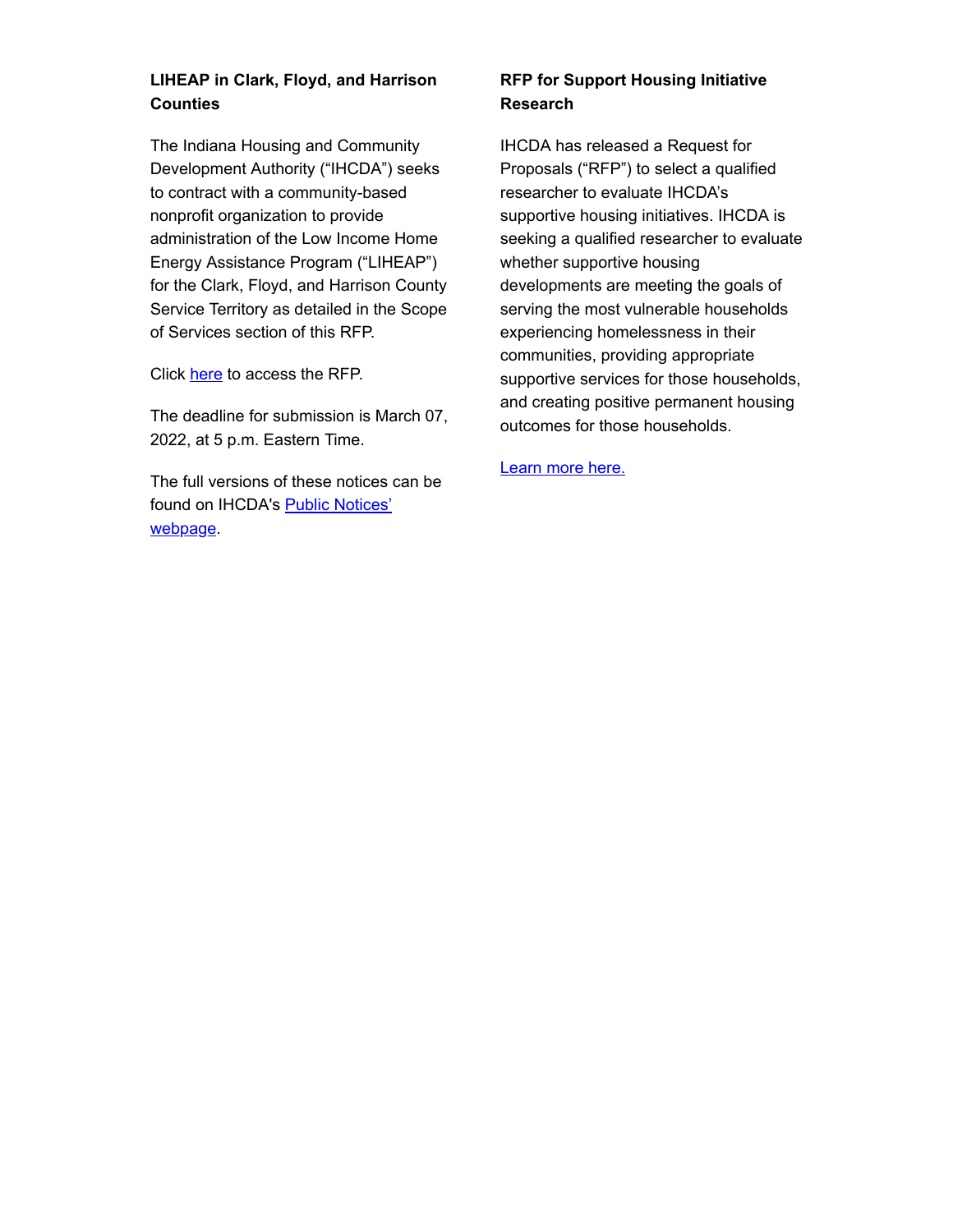# **Member News & Publications**

- [2021 Annual Report Indiana Housing and Community Development Authority](https://www.in.gov/ihcda/files/ihcda_2021_annual_report_FINAL_WEB.pdf)
- [February 2022 Newsletter Bridges Alliance of Johnson County](https://bridgesalliancejc.org/newsletter/f/february-2022-newsletter)
- [February News Renew Indianapolis](https://us17.campaign-archive.com/?u=c8304bb2bff4e33f7e410787c&id=a49c8e5091)
- FHCCI and Other Fair Housing Groups Reach Historic Settlement with Fannie Mae [Focused on Rebuilding Communities of Color - Fair Housing Center of Central Indiana](https://www.fhcci.org/news/)
- **[IHCDA The Magazine, Winter 2021 Indiana Housing and Community Development](https://my.yupub.com/?tid=51413057-69c6-46b9-be2e-25ce60c50b84#/page1#/page1) Authority**
- [January Newsletter Hoosier Action](https://www.hoosieraction.org/january-2022)
- [January Newsletter Kheprw Institute](https://kheprw.org/newsletter/)

# **COVID-19 & How to Stay Healthy**

## **Prosperity Indiana's Response**

While most [Prosperity Indiana team members](https://www.prosperityindiana.org/Staff) continue to work remotely at this time, we have compiled the following information about our return to work plan.

Our re-opening plan includes:

- Providing adequate PPE for staff and visitors, along with extra hand sanitizing supplies, tissues, and wipes for high touch surfaces.
- Implementing a return-to-work plan that complies with the [Back on Track Roadmap,](https://backontrack.in.gov/) [Center for Disease Control and Prevention,](https://www.cdc.gov/coronavirus/2019-ncov/index.html) [Indiana Department of Health,](https://www.in.gov/isdh/28470.htm) and **[Occupational Safety and Health Administration](https://www.osha.gov/coronavirus) guidelines.**

The best way to reach us during this time is via email. Here is a [link](https://prosperityindiana.org/EmailTracker/LinkTracker.ashx?linkAndRecipientCode=KVdOJtftCblnmG8jV6Ma9f4Xy9yMUqckJCHCkVn4gpUPk8HySx1rwurvNybe0qA%2bzWN%2flq59SEQcvRH%2fyv%2bKXaPvQinik4y%2b8XGLhR1AeP4%3d) to contact information for full-time staff.

Prosperity Indiana is here to support you through this difficult time. If you have specific suggestions for webinars, FB live chats, or other resources for us to share related to COVID19 or other topics, please reach out to our [team.](mailto:covidresponse@prosperityindiana.org)

Please stay healthy and take the necessary measures to protect yourself and those around you. We will be sure to inform you of any further updates as needed.